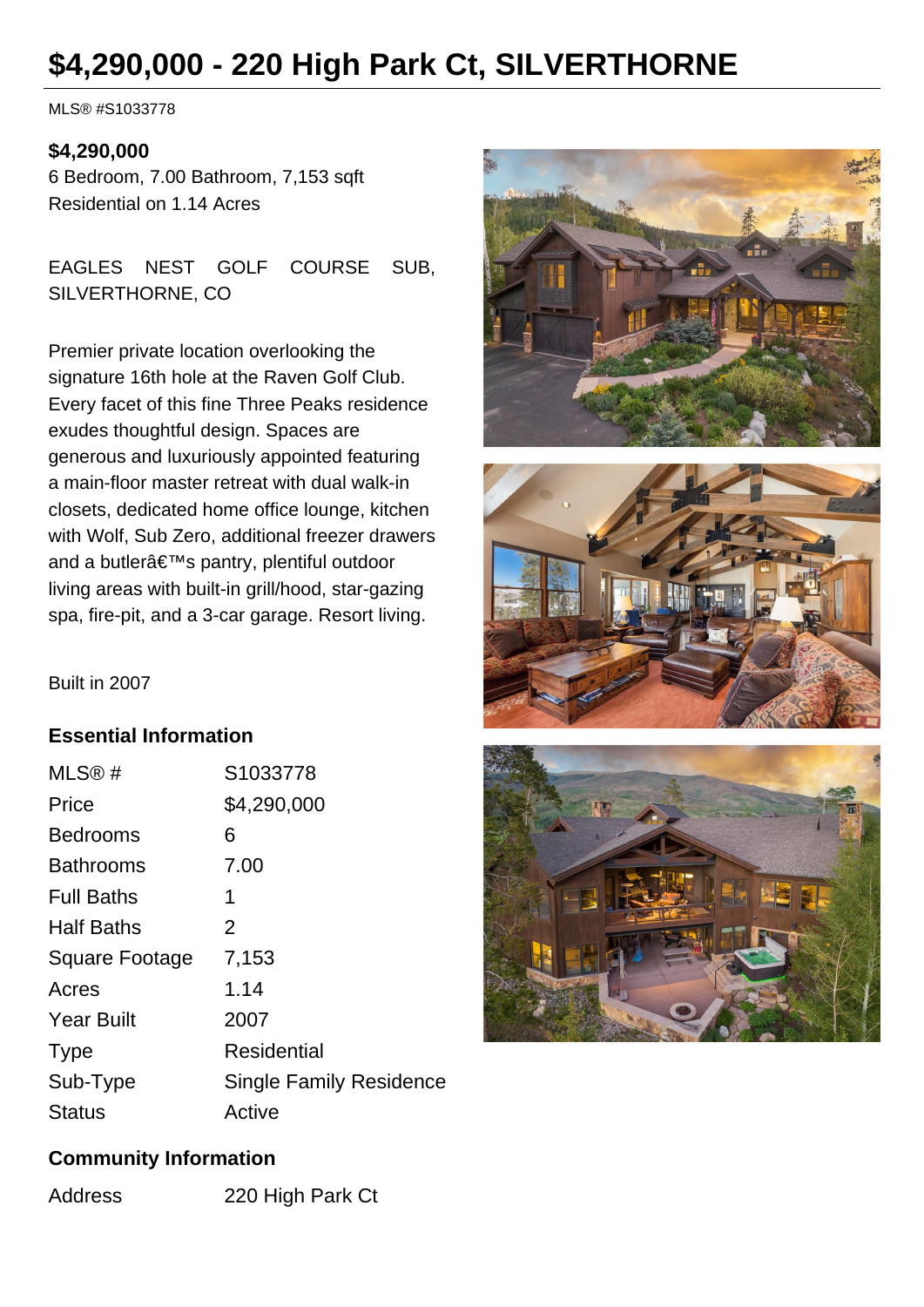| Area         | Wildernest/Silverthorne     |
|--------------|-----------------------------|
| Subdivision  | EAGLES NEST GOLF COURSE SUB |
| City         | <b>SILVERTHORNE</b>         |
| County       | Summit                      |
| <b>State</b> | CO                          |
| Zip Code     | 80498                       |

#### **Amenities**

| <b>Utilities</b> | Trash Collection, Cable Available, Electricity Available, Natural Gas<br>Available, Phone Available, Sewer Available, Sewer Connected, Water<br>Available |
|------------------|-----------------------------------------------------------------------------------------------------------------------------------------------------------|
| Features         | <b>See Remarks</b>                                                                                                                                        |
| Parking          | Attached, Garage                                                                                                                                          |
| # of Garages     | 3                                                                                                                                                         |
| Garages          | Attached, Garage                                                                                                                                          |
| View             | Golf Course, Meadow, Mountain(s)                                                                                                                          |

# **Interior**

| Interior                 | Carpet, Tile, Wood                                                                             |  |  |
|--------------------------|------------------------------------------------------------------------------------------------|--|--|
| <b>Interior Features</b> | Fireplace, Main Level Master, Utility Room, Vaulted Ceiling(s)                                 |  |  |
| Appliances               | Dishwasher, Disposal, Dryer, Gas Range, Microwave, Refrigerator,<br><b>Washer, Wine Cooler</b> |  |  |
| Heating                  | Radiant                                                                                        |  |  |
| Fireplace                | Yes                                                                                            |  |  |
| <b>Fireplaces</b>        | Gas                                                                                            |  |  |
| Has Basement             | Yes                                                                                            |  |  |
| <b>Basement</b>          | Finished                                                                                       |  |  |

### **Exterior**

| Exterior        | Wood Frame         |
|-----------------|--------------------|
| Lot Description | <b>See Remarks</b> |
| Roof            | Asphalt            |
| Construction    | Wood Frame         |

## **Additional Information**

| Date Listed                    | April 27th, 2022 |
|--------------------------------|------------------|
| <b>HOA Fees</b>                | 200.00           |
| <b>HOA Fees Freq.</b> Annually |                  |

# **Listing Details**